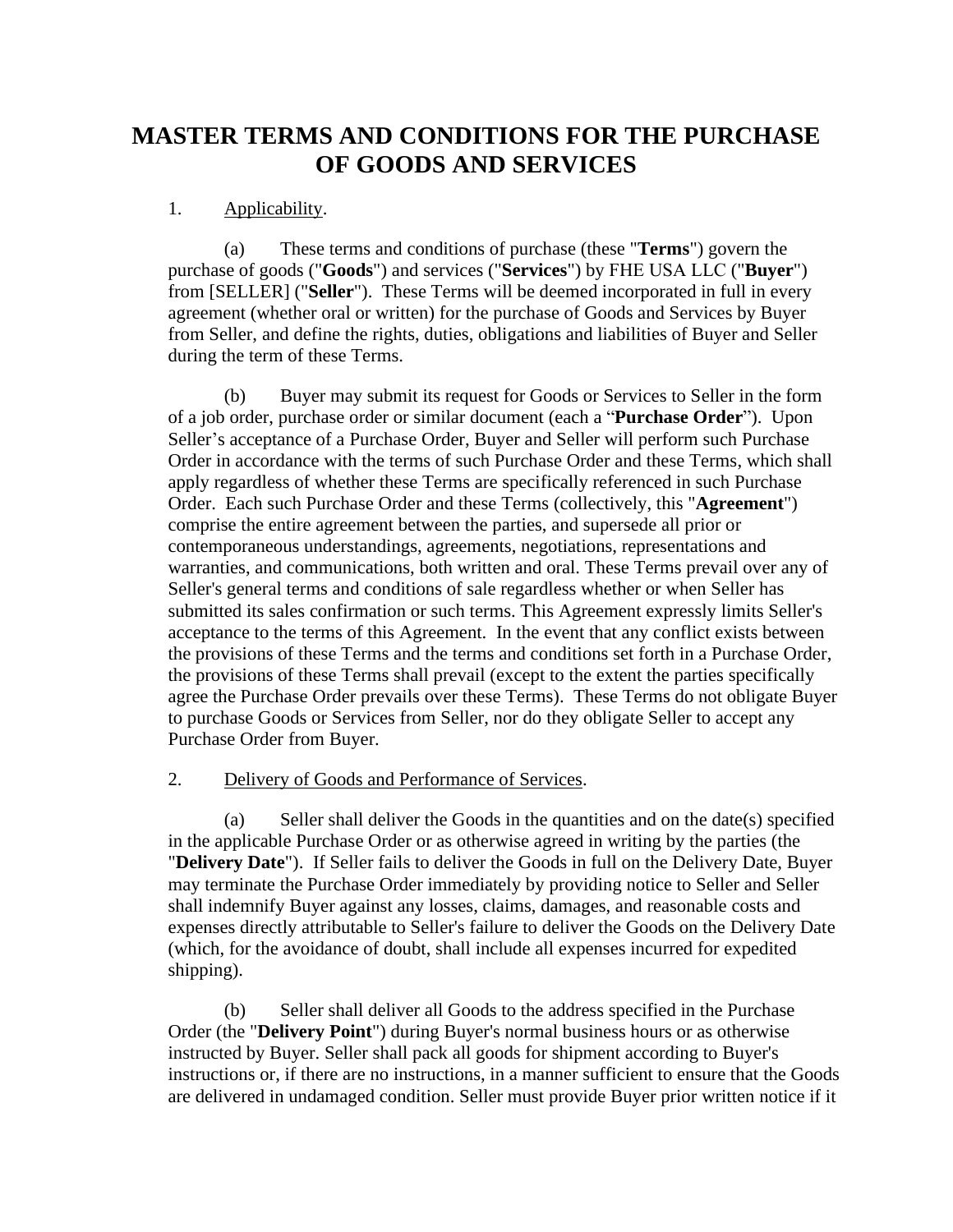requires Buyer to return any packaging material. Any return of such packaging material shall be made at Seller's risk of loss and expense.

(c) Seller shall provide the Services to Buyer as described and in accordance with the schedule set forth in the applicable Purchase Order and in accordance with the terms and conditions set forth in these Terms.

(d) Seller acknowledges that time is of the essence with respect to Seller's obligations hereunder and the timely delivery of the Goods and Services pursuant to each Purchase Order, including all applicable performance dates, timetables, project milestones and other requirements in this Agreement.

3. Quantity. Buyer may reject all or any excess Goods. Any such rejected Goods shall be returned to Seller at Seller's sole risk and expense. If Buyer does not reject the Goods and instead accepts the delivery of Goods at the increased quantity, the Price for the Goods shall be adjusted on a pro-rata basis.

4. Shipping Terms. Delivery shall be made in accordance with the applicable Purchase Order. The Purchase Order number must appear on all shipping documents, shipping labels, invoices, correspondence and any other documents pertaining to the Purchase Order. Each shipment shall clearly state in the shipping documents the Goods that are included in the shipment and the applicable Price (as defined below) of the Goods.

5. Title and Risk of Loss. Title and risk of loss passes to Buyer upon delivery of the Goods at the applicable Delivery Point.

6. Inspection and Rejection of Nonconforming Goods. Buyer has the right to inspect the Goods on or after the Delivery Date. Buyer, at its sole option, may inspect all or a sample of the Goods, and may reject all or any portion of the Goods if it determines the Goods are nonconforming or defective. If Buyer rejects any portion of the Goods, Buyer has the right, effective upon written notice to Seller, to: (a) rescind the Purchase Order in its entirety; (b) accept the Goods at a reasonably reduced price; or (c) reject the Goods and require replacement of the rejected Goods. If Buyer requires replacement of the Goods, Seller shall, at its expense, promptly replace the nonconforming or defective Goods and pay for all related expenses, including, but not limited to, transportation charges for the return of the defective goods and the delivery of replacement Goods. If Seller fails to timely deliver replacement Goods, Buyer may replace them with goods from a third party and charge Seller the cost thereof and terminate the Purchase Order and/or this Agreement for cause pursuant to Section [17.](#page-5-0) Any inspection or other action by Buyer under this Section shall not reduce or otherwise affect Seller's obligations under the Agreement, and Buyer shall have the right to conduct further inspections after Seller has carried out its remedial actions.

7. Price. The price of the Goods and Services shall be the price stated in the applicable Purchase Order (the "**Price**"). If no price is included in a Purchase Order, the Price shall be the price set out in Seller's published price list in force as of the date of the Purchase Order or as otherwise agreed between the parties. Unless otherwise specified in the Purchase Order, the Price includes all packaging, transportation costs to the Delivery Point, insurance,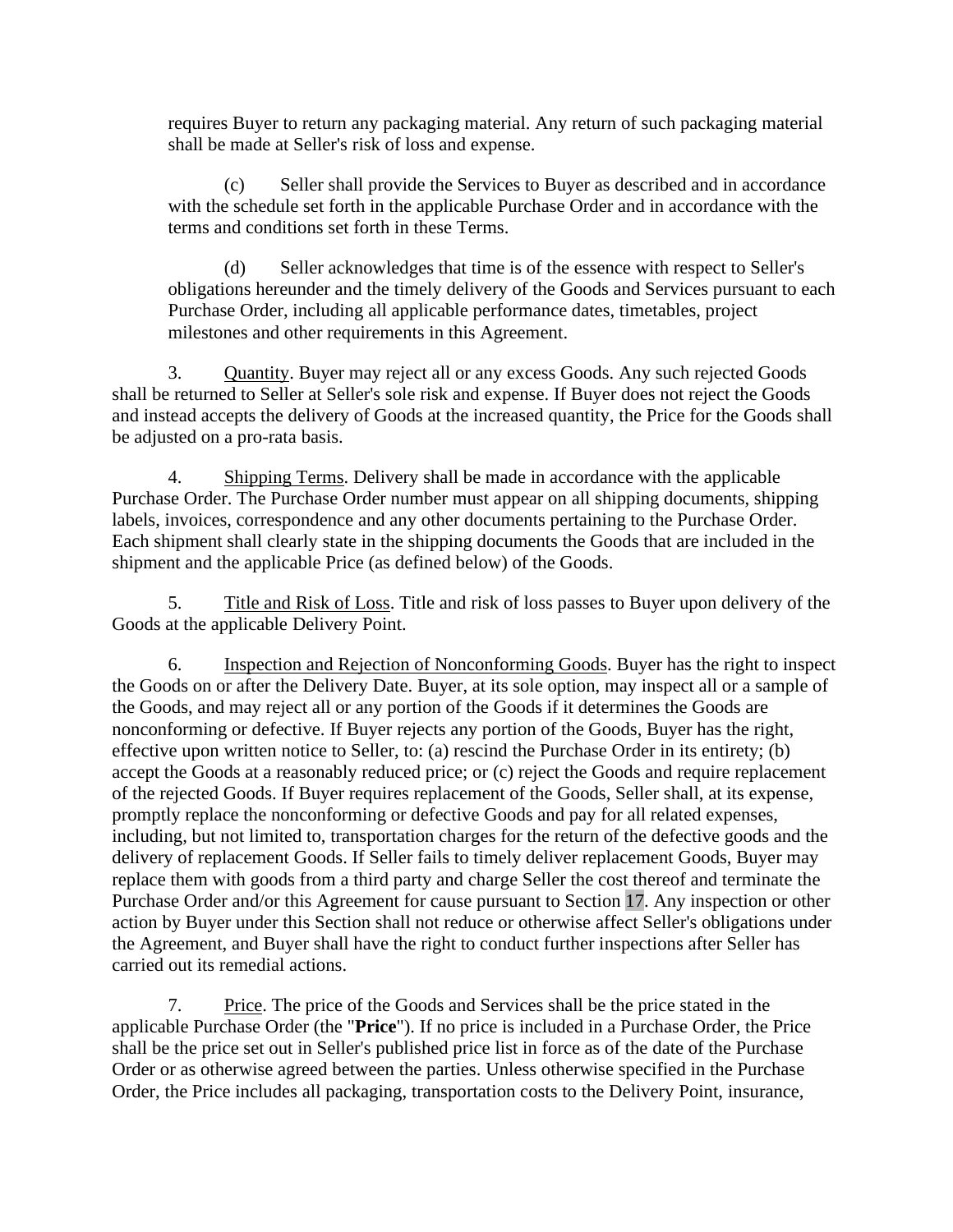customs duties and fees and applicable taxes, including, but not limited to, all sales, use or excise taxes. No increase in the Price is effective, whether due to increased material, labor or transportation costs or otherwise, without the prior written consent of Buyer.

8. Payment Terms. Seller shall issue an invoice to Buyer on or any time after the completion of delivery of the Goods and/or provisions of the Services and only in accordance with these Terms. Buyer shall pay all properly invoiced and undisputed amounts due to Seller within 90 days after Buyer's receipt of such invoice, except for any amounts disputed by Buyer in good faith. All payments hereunder must be in US dollars. Without prejudice to any other right or remedy it may have, Buyer reserves the right to set off at any time any amount owing to it by Seller against any amount payable by Buyer to Seller. The parties shall seek to resolve any payment disputes expeditiously and in good faith. Seller shall continue performing its obligations under this Agreement notwithstanding any such dispute.

9. Seller's Obligations Regarding Services. Seller shall:

(a) before the date on which the Services are to start, obtain, and at all times during the term of this Agreement, maintain, all necessary licenses and consents and comply with all relevant laws applicable to the provision of the Services;

(b) comply with all rules, regulations and policies of Buyer, including security procedures concerning systems and data and remote access thereto, building security procedures and general health and safety practices and procedures;

(c) maintain complete and accurate records relating to the provision of the Services under this Agreement, including records of the time spent and materials used by Seller in providing the Services in such form as Buyer shall approve. During the term of this Agreement and for a period of two years thereafter, upon Buyer's written request, Seller shall allow Buyer to inspect and make copies of such records and interview Seller personnel in connection with the provision of the Services;

(d) obtain Buyer's written consent prior to entering into agreements with or otherwise engaging any person or entity, including all subcontractors and affiliates of Seller, other than Seller's employees, to provide any Services to Buyer (each such approved subcontractor or other third party, a "**Permitted Subcontractor**"). Buyer's approval shall not relieve Seller of its obligations under the Agreement, and Seller shall remain fully responsible for the performance of each such Permitted Subcontractor and its employees and for their compliance with all of the terms and conditions of this Agreement as if they were Seller's own employees. Nothing contained in this Agreement shall create any contractual relationship between Buyer and any Seller subcontractor or supplier;

(e) require each Permitted Subcontractor to be bound in writing by the confidentiality provisions of this Agreement;

(f) ensure that all persons, whether employees, agents, subcontractors, or anyone acting for or on behalf of the Seller, are properly licensed, certified or accredited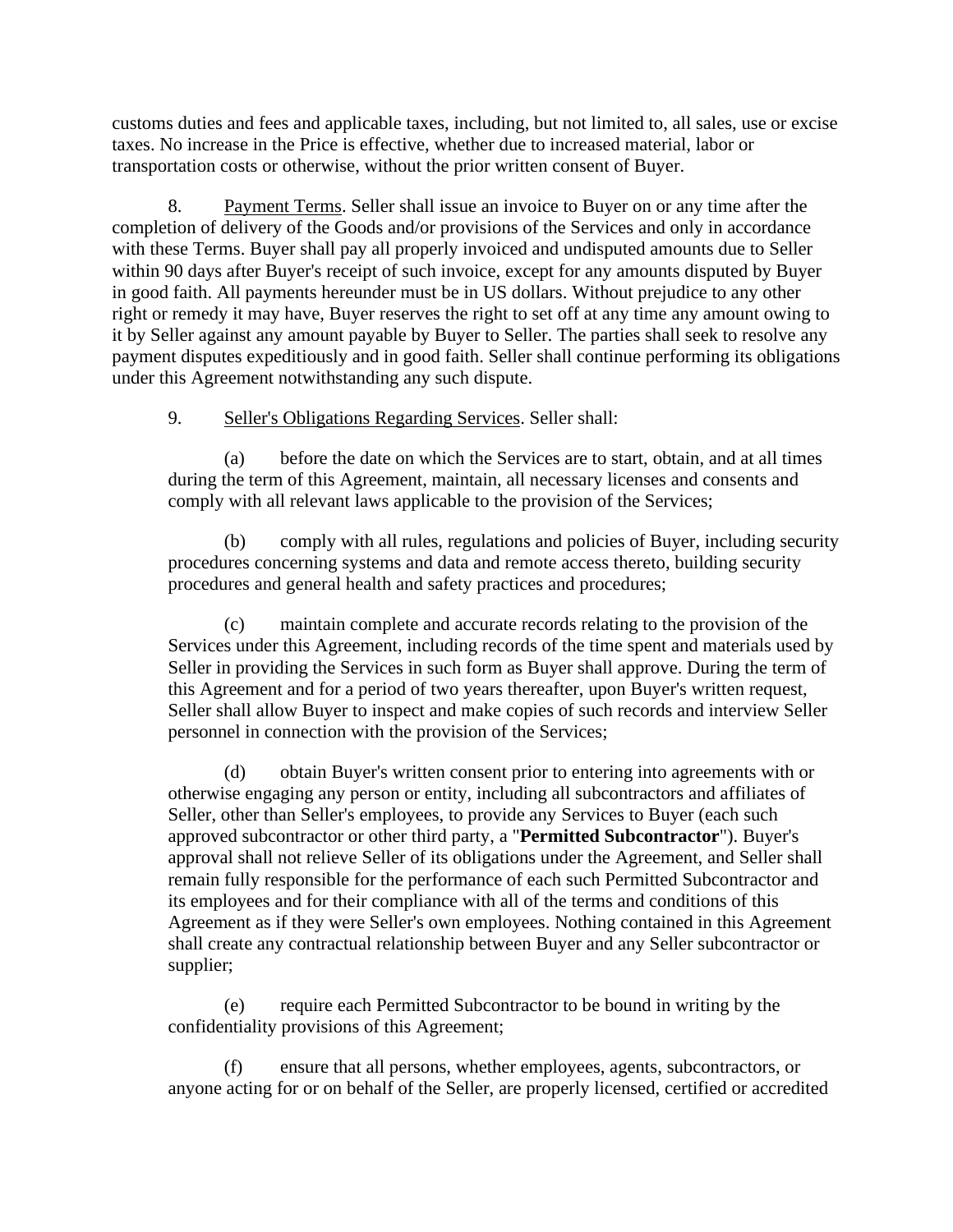as required by applicable law and are suitably skilled, experienced and qualified to perform the Services;

(g) ensure that all of its equipment used in the provision of the Services is in good working order and suitable for the purposes for which it is used, and conforms to all relevant legal standards and standards specified by the Buyer; and

(h) keep and maintain any Buyer equipment in its possession in good working order and shall not dispose of or use such equipment other than in accordance with the Buyer's written instructions or authorization.

10. Change Orders. Buyer may at any time, by written instructions and/or drawings issued to Seller (each a "**Change Order**"), order changes to the Services. Seller shall within 10 days of receipt of a Change Order submit to Buyer a firm cost proposal for the Change Order. If Buyer accepts such cost proposal, Seller shall proceed with the changed services subject to the cost proposal and the terms and conditions of this Agreement. Seller acknowledges that a Change Order may or may not entitle Seller to an adjustment in the Seller's compensation or the performance deadlines under this Agreement.

### 11. Warranties.

(a) Seller warrants to Buyer that for a period of 12 months from the Delivery Date, all Goods will:

(i) be free from any defects in workmanship, material and design;

(ii) conform to applicable specifications, drawings, designs, samples and other requirements specified by Buyer (including as set forth on Exhibit A);

(iii) be fit for their intended purpose and operate as intended;

(iv) be merchantable;

(v) be free and clear of all liens, security interests or other encumbrances; and

(vi) not infringe or misappropriate any third party's patent or other intellectual property rights.

These warranties survive any delivery, inspection, acceptance or payment of or for the Goods by Buyer.

(b) Seller warrants to Buyer that it shall perform the Services using personnel of required skill, experience and qualifications and in a professional and workmanlike manner in accordance with generally recognized industry standards for similar services and shall devote adequate resources to meet its obligations under this Agreement.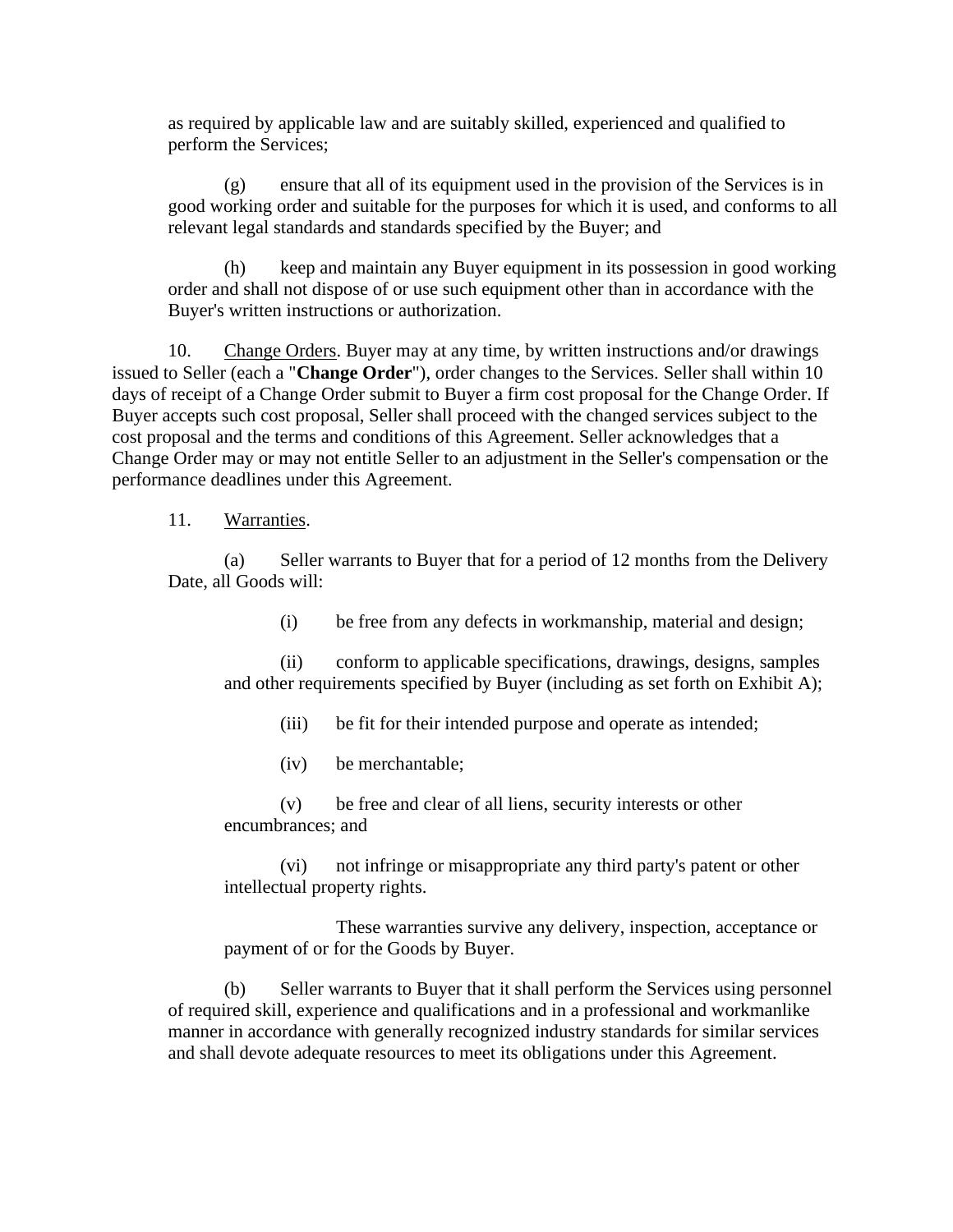(c) The warranties set forth in this Section 11 are cumulative and in addition to any other warranty provided by law or equity. Any applicable statute of limitations runs from the date of Buyer's discovery of the noncompliance of the Goods or Services with the foregoing warranties. If Buyer gives Seller notice of noncompliance pursuant to this Section, Seller shall, at its own cost and expense, promptly (and in any event within 30 days) (i) replace or repair the defective or nonconforming Goods and pay for all related expenses, including, but not limited to, transportation charges for the return of the defective or nonconforming goods to Seller and the delivery of repaired or replacement Goods to Buyer, and, if applicable, (ii) repair or re-perform the applicable Services.

12. General Indemnification. Seller shall defend, indemnify and hold harmless Buyer and Buyer's parent company, its and their subsidiaries, affiliates, successors or assigns and its and their respective directors, officers, shareholders and employees (collectively, "**Indemnitees**") against any and all loss, injury, death, damage, liability, claim, deficiency, action, judgment, interest, award, penalty, fine, cost or expense, including reasonable attorney and professional fees and costs, and the cost of enforcing any right to indemnification hereunder and the cost of pursuing any insurance providers (collectively, "**Losses**") arising out of or occurring in connection with the Goods and Services purchased from Seller or Seller's negligence, willful misconduct or breach of the Terms. Seller shall not enter into any settlement without Buyer's prior written consent.

13. Intellectual Property Indemnification. Seller shall, at its expense, defend, indemnify and hold harmless Buyer and any Indemnitee against any and all Losses arising out of or in connection with any claim that Buyer's or Indemnitee's use or possession of the Goods or use of the Services infringes or misappropriates the patent, copyright, trade secret or other intellectual property right of any third party. In no event shall Seller enter into any settlement without Buyer's or Indemnitee's prior written consent.

14. Limitation of Liability. Nothing in this Agreement shall exclude or limit (a) Seller's liability under Sections 12 and 13 hereof, or (b) Seller's liability for fraud, personal injury or death caused by its negligence or willful misconduct.

15. Insurance. During the term of this Agreement, Seller shall, at its own expense, maintain and carry insurance in full force and effect which includes, but is not limited to, commercial general liability (including product liability) in a sum no less than \$2,000,000 with financially sound and reputable insurers. Upon Buyer's request, Seller shall provide Buyer with a certificate of insurance from Seller's insurer evidencing the insurance coverage specified in these Terms. The certificate of insurance shall name Buyer as an additional insured. Seller shall provide Buyer with 30 days' advance written notice in the event of a cancellation or material change in Seller's insurance policy. Except where prohibited by law, Seller shall require its insurer to waive all rights of subrogation against Seller's insurers and Seller.

# 16. Compliance with Law.

(a) Seller shall comply with all applicable laws, regulations and ordinances. Seller shall maintain in effect all the licenses, permissions, authorizations, consents and permits that it needs to carry out its obligations under this Agreement. Seller shall comply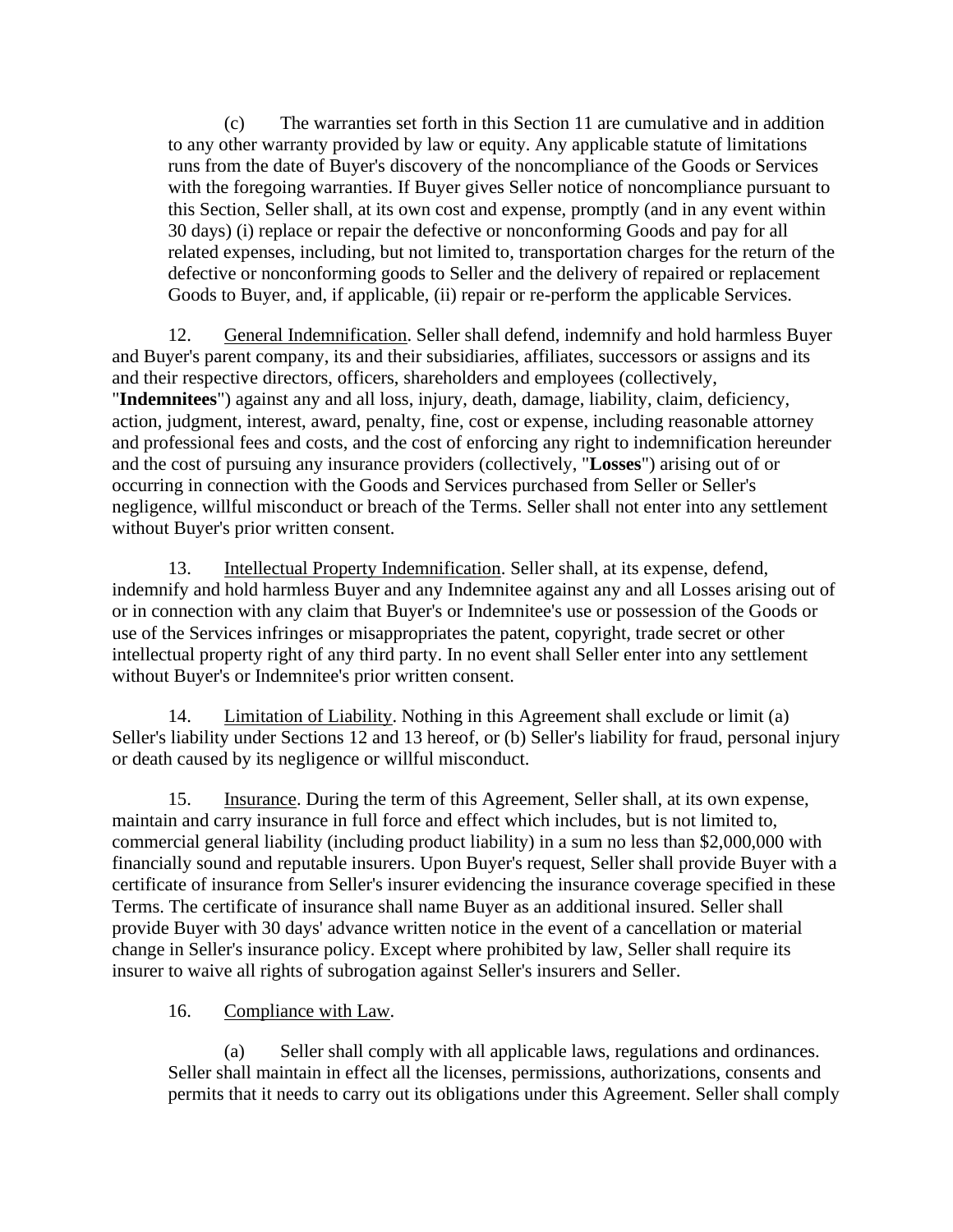with all export and import laws of all countries involved in the sale of the Goods under this Agreement or any resale of the Goods by Seller. Seller assumes all responsibility for shipments of Goods requiring any government import clearance. Buyer may terminate this Agreement if any governmental authority imposes antidumping or countervailing duties or any other penalties on Goods.

(b) Seller and its affiliates and their respective directors, officers, employees and agents conduct their business in compliance with all applicable anti-corruption laws, including the U.S. Foreign Corrupt Practices Act, and will conduct all services/activities related to this Agreement in compliance with all applicable anti-corruption laws. Seller maintains policies and procedures reasonably designed to ensure compliance with applicable anti-corruption laws. In addition, Seller affirms that it has not, and agrees that it will not, in connection with the transactions contemplated by this Agreement, make, or promise to make, any payment or transfer anything of value, directly or indirectly, to any of the following (or to any intermediary for payment to any of the following) (i) any governmental official or employee (including employees of government corporations), (ii) any political party, official or a political party or candidate, (iii) any officer, director or employee of Buyer or any of its affiliates, or (iv) any other person or entity if such payment or transfer would violate the laws of the country in which made or the laws of the United States. It is the intent of the parties that no payments or transfers of value shall be made which have the purpose or effect of public or commercial bribery, acceptance of or acquiescence in extortion, kickbacks or other unlawful or improper means of obtaining business.

<span id="page-5-0"></span>17. Termination. In addition to any remedies that may be provided under these Terms, Buyer may terminate this Agreement with immediate effect upon written notice to the Seller, either before or after the acceptance of the Goods or the seller's delivery of the Services, if Seller has not performed or complied with any of these Terms, in whole or in part. If the Seller becomes insolvent, files a petition for bankruptcy or commences or has commenced against it proceedings relating to bankruptcy, receivership, reorganization or assignment for the benefit of creditors, then the Buyer may terminate this Agreement upon written notice to Seller. If Buyer terminates the Agreement for any reason, Seller's sole and exclusive remedy is payment for the Goods received and accepted and Services accepted by Buyer prior to the termination.

18. Waiver. No waiver by a party of any of the provisions of this Agreement is effective unless explicitly set forth in writing and signed by such party. No failure to exercise, or delay in exercising, any right, remedy, power or privilege arising from this Agreement operates, or may be construed, as a waiver thereof. No single or partial exercise of any right, remedy, power or privilege hereunder precludes any other or further exercise thereof or the exercise of any other right, remedy, power or privilege.

19. Confidential Information. All non-public, confidential or proprietary information of Buyer, including but not limited to, specifications, samples, patterns, designs, plans, drawings, documents, data, business operations, customer lists, pricing, discounts or rebates, disclosed by Buyer to Seller, whether disclosed orally or disclosed or accessed in written, electronic or other form or media, and whether or not marked, designated or otherwise identified as "confidential" in connection with this Agreement is confidential, solely for the purpose of performing this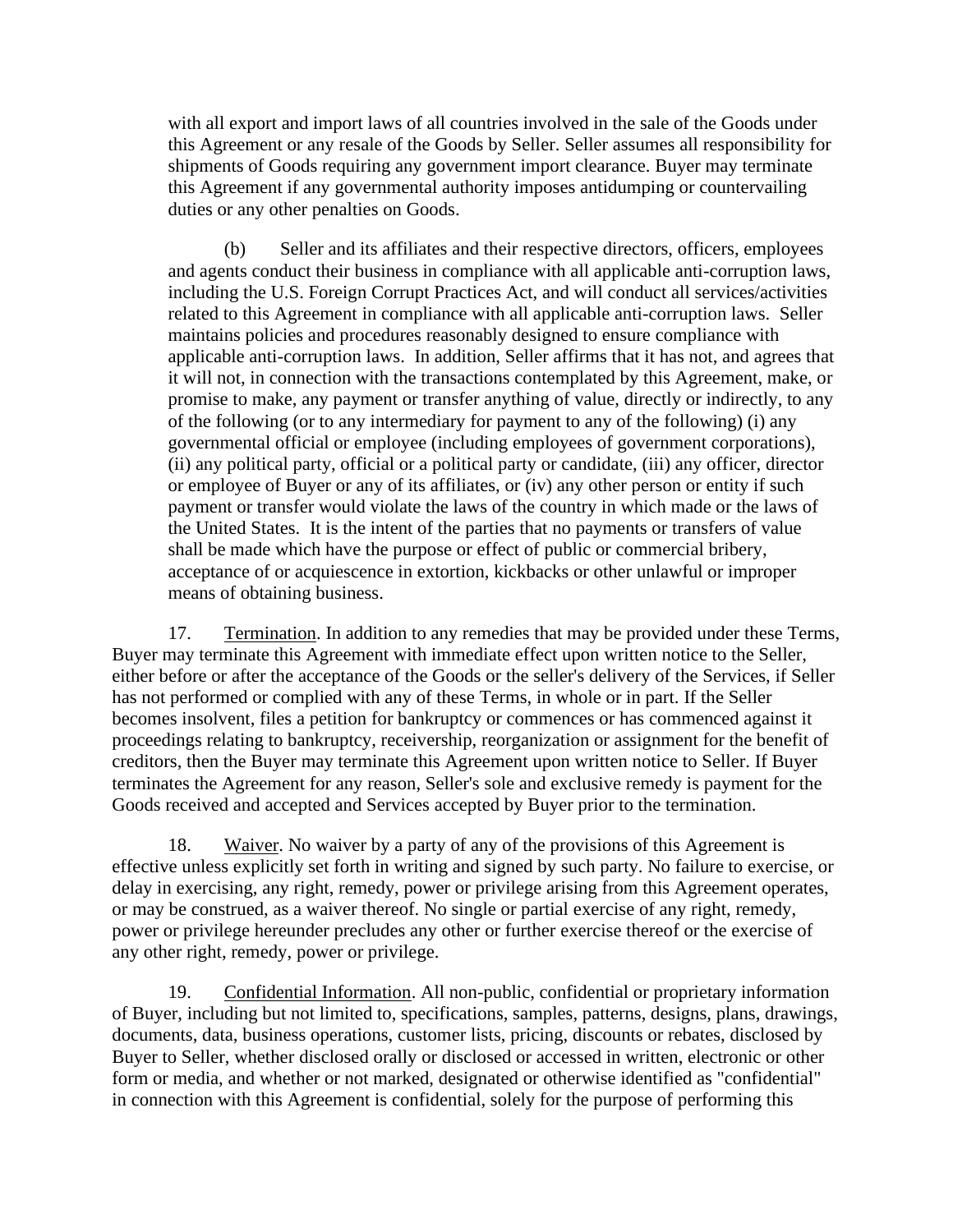Agreement and may not be disclosed or copied unless authorized in advance by Buyer in writing. Upon Buyer's request, Seller shall promptly return all documents and other materials received from Buyer. Buyer shall be entitled to injunctive relief for any violation of this Section. This Section does not apply to information that is: (a) in the public domain; (b) known to Seller at the time of disclosure; or (c) rightfully obtained by Buyer on a non-confidential basis from a third party.

## 20. Intellectual Property Rights.

(a) Buyer is and shall be, the sole and exclusive owner of all right, title and interest throughout the world in and to all the results and proceeds of the Services performed under this Agreement (collectively, the "**Deliverables**"), including all patents, copyrights, trademarks, trade secrets and other intellectual property rights (collectively "**Intellectual Property Rights**") therein. Seller agrees that the Deliverables are hereby deemed a "work made for hire" as defined in 17 U.S.C. § 101 for Buyer. If, for any reason, any of the Deliverables do not constitute a "work made for hire," Seller hereby irrevocably assigns to Buyer, in each case without additional consideration, all right, title and interest throughout the world in and to the Deliverables, including all Intellectual Property Rights therein.

(b) Any assignment of copyrights under this Agreement includes all rights of paternity, integrity, disclosure and withdrawal and any other rights that may be known as "moral rights" (collectively, "**Moral Rights**"). Seller hereby irrevocably waives, to the extent permitted by applicable law, any and all claims it may now or hereafter have in any jurisdiction to any Moral Rights with respect to the Deliverables.

(c) Upon the request of Buyer, Seller shall promptly take such further actions, including execution and delivery of all appropriate instruments of conveyance, as may be necessary to assist Buyer to prosecute, register, perfect, record or enforce its rights in any Deliverables. In the event Buyer is unable, after reasonable effort, to obtain Seller's signature on any such documents, Seller hereby irrevocably designates and appoints Buyer as its agent and attorney-in-fact, to act for and on Seller's behalf solely to execute and file any such application or other document and do all other lawfully permitted acts to further the prosecution and issuance of patents, copyrights or other intellectual property protected related to the Deliverables with the same legal force and effect as if Seller had executed them. Seller agrees that this power of attorney is coupled with an interest.

(d) Seller has no right or license to use, publish, reproduce, prepare derivative works based upon, distribute, perform, or display any Deliverables. Seller has no right or license to use Buyer's trademarks, service marks, trade names, logos, symbols or brand names.

(e) Seller shall require each of its employees and contractors to execute written agreements securing for Buyer the rights provided for in this Section 20 prior to such employee or contractor providing any Services under this Agreement.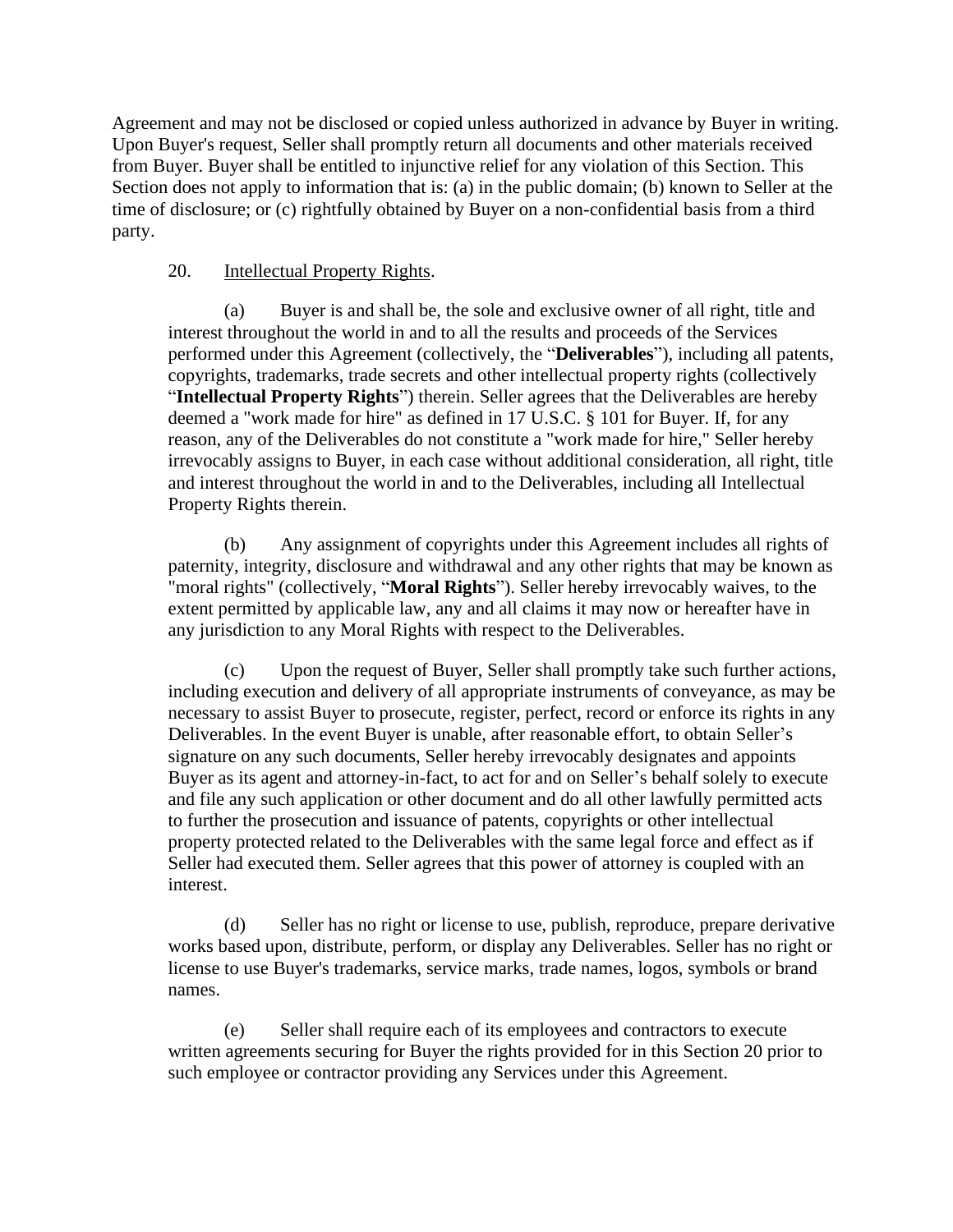21. Assignment. Seller shall not assign, transfer, delegate or subcontract any of its rights or obligations under this Agreement without the prior written consent of Buyer. Any purported assignment or delegation in violation of this Section shall be null and void. No assignment or delegation shall relieve the Seller of any of its obligations hereunder. Buyer may at any time assign or transfer any or all of its rights or obligations under this Agreement without Seller's prior written consent to any affiliate or to any person acquiring all or substantially all of Buyer's assets.

22. Relationship of the Parties. The relationship between the parties is that of independent contractors. Nothing contained in this Agreement shall be construed as creating any agency, partnership, joint venture or other form of joint enterprise, employment or fiduciary relationship between the parties, and neither party shall have authority to contract for or bind the other party in any manner whatsoever.

23. No Third-Party Beneficiaries. This Agreement is for the sole benefit of the parties hereto and their respective successors and permitted assigns and nothing herein, express or implied, is intended to or shall confer upon any other person or entity any legal or equitable right, benefit or remedy of any nature whatsoever under or by reason of this Agreement.

24. Governing Law. All matters arising out of or relating to this Agreement are governed by and construed in accordance with the internal laws of the State of Texas without giving effect to any choice or conflict of law provision or rule that would cause the application of the laws of any jurisdiction other than those of the State of Texas.

25. Submission to Jurisdiction. Any legal suit, action or proceeding arising out of or relating to this Agreement shall be instituted in the federal courts of the United States of America or the courts of the State of Texas in each case located in Harris County, Texas, and each party irrevocably submits to the exclusive jurisdiction of such courts in any such suit, action or proceeding.

26. Notices. All notices, requests, consents, claims, demands, waivers and other communications hereunder (each, a "**Notice**") shall be in writing and addressed to the parties at the addresses set forth on the face of the Purchase Order or to such other address that may be designated by the receiving party in writing. All Notices shall be delivered by personal delivery, nationally recognized overnight courier (with all fees pre-paid), facsimile (with confirmation of transmission) or certified or registered mail (in each case, return receipt requested, postage prepaid). Except as otherwise provided in this Agreement, a Notice is effective only (a) upon receipt of the receiving party, and (b) if the party giving the Notice has complied with the requirements of this Section.

27. Severability. If any term or provision of this Agreement is invalid, illegal or unenforceable in any jurisdiction, such invalidity, illegality or unenforceability shall not affect any other term or provision of this Agreement or invalidate or render unenforceable such term or provision in any other jurisdiction.

28. Survival. Provisions of these Terms which by their nature should apply beyond their terms will remain in force after any termination or expiration of this Agreement including,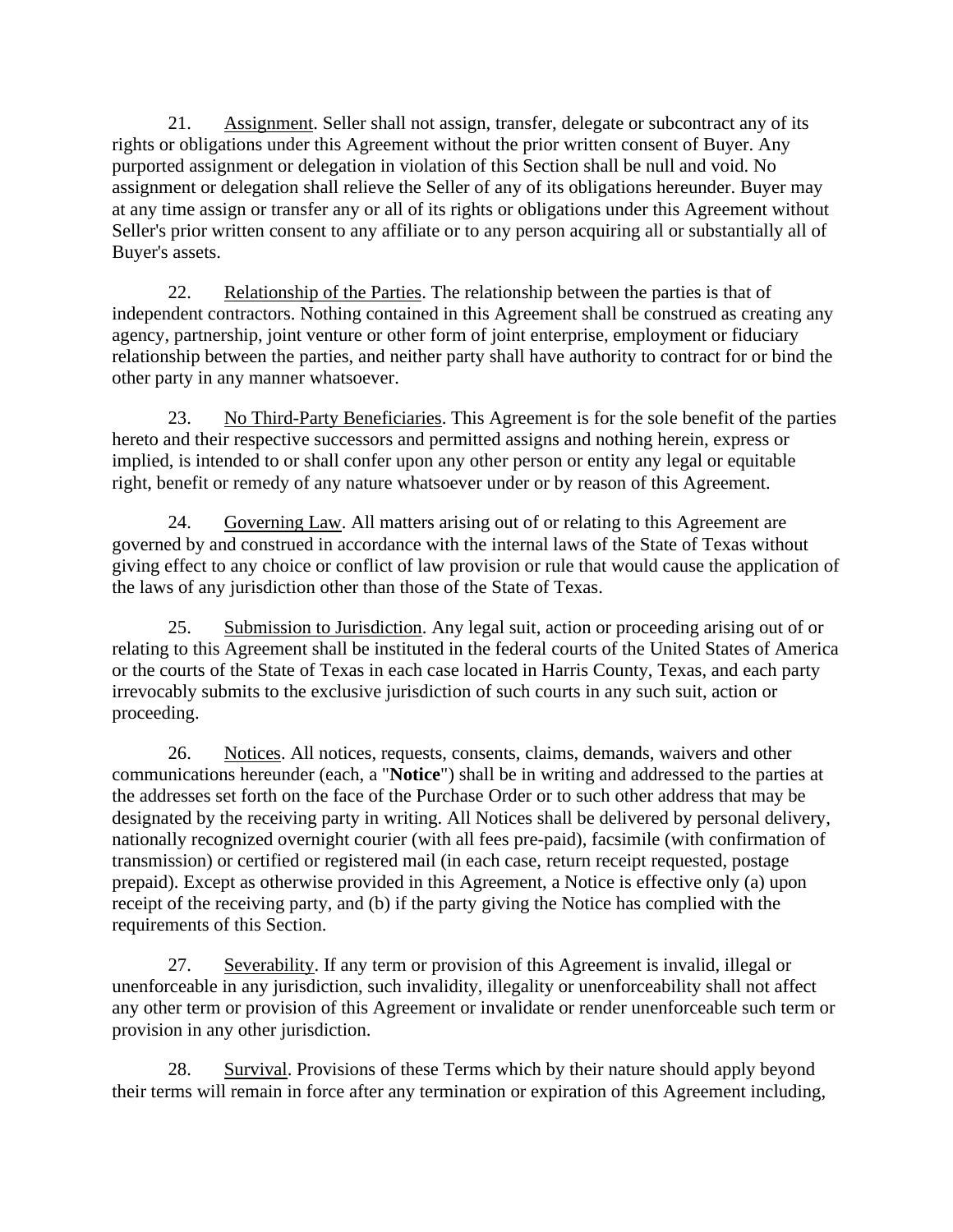but not limited to, the following provisions: Insurance, Compliance with Laws, Confidential Information, Governing Law, Submission to Jurisdiction/Arbitration and Survival.

29. Amendment and Modification. These Terms may only be amended or modified in a writing stating specifically that it amends these Terms and is signed by an authorized representative of each party.

*[Signature Page Follows]*